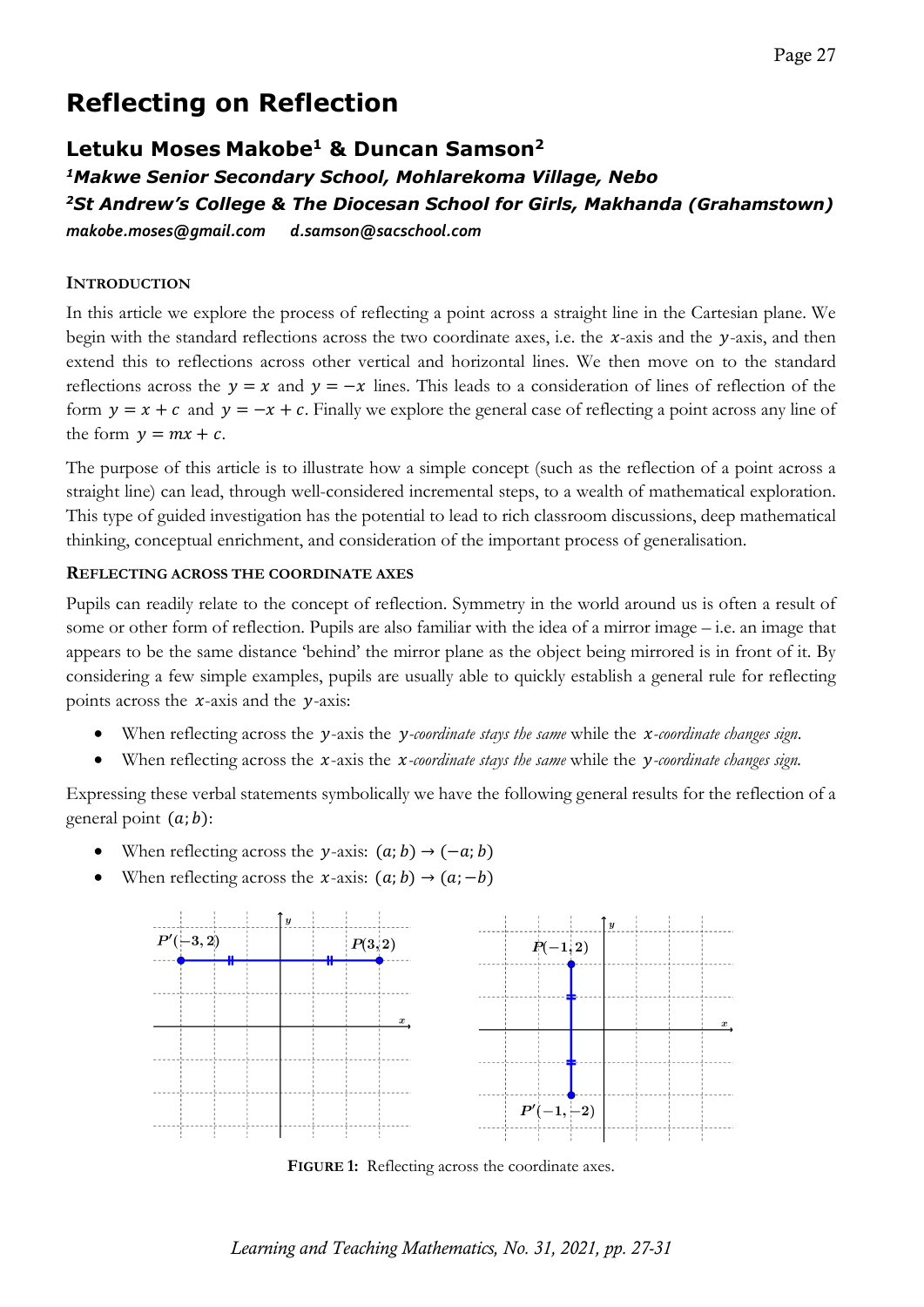#### **REFLECTING ACROSS OTHER VERTICAL AND HORIZONTAL LINES**

When reflecting across the y-axis, for example, the perpendicular distance from the object  $P$  to the y-axis is the same as the distance from the y-axis to the image  $P'$ . We can use this fundamental concept of reflection to reflect a point across *any* vertical or horizontal line, not only the coordinate axes. Consider the point  $P(5; 4)$  that we wish to reflect across the vertical line  $x = 2$ . The perpendicular distance from P to the line  $x = 2$  is 3 units. The image P' is thus 3 units on the other side of the line  $x = 2$  at the same 'height' (i.e. with the same y-coordinate).



**FIGURE 2:** Reflecting  $P(5, 4)$  across the line  $x = 2$ .

Let us now consider this scenario more generally by reflecting the point  $P(a; b)$  across the line  $x = k$ . There are two similar yet slightly different ways we could determine the image  $P'$ .



**FIGURE 3:** Reflecting  $P(a; b)$  across the line  $x = k$ .

Let us represent the coordinates of the image by  $P'(x; y)$ . Firstly, since the reflection is perpendicular to a vertical line, the image will be on the same horizontal line as the original point. The  $\gamma$ -coordinate of  $P'$  is thus b. The perpendicular distance from  $P(a; b)$  to the vertical line  $x = k$  is  $a - k$  units. The horizontal distance between P and P' is thus  $2(a - k)$ . We thus have  $x = a - 2(a - k) = 2k - a$ . The coordinates of the image are thus  $P'(2k - a; b)$ . Alternatively, since the point midway between  $P(a; b)$  and  $P'(x; y)$ is  $M(k; b)$ , we have  $\frac{a+x}{2} = k$ , from which  $x = 2k - a$  as before. In general, the image of a point  $P(a; b)$ reflected across a vertical line  $x = k$  is  $P'(2k - a; b)$ . It is left to the reader to confirm that the image of a point  $P(a; b)$  reflected across a *horizontal* line  $y = k$  is  $P'(a; 2k - b)$ .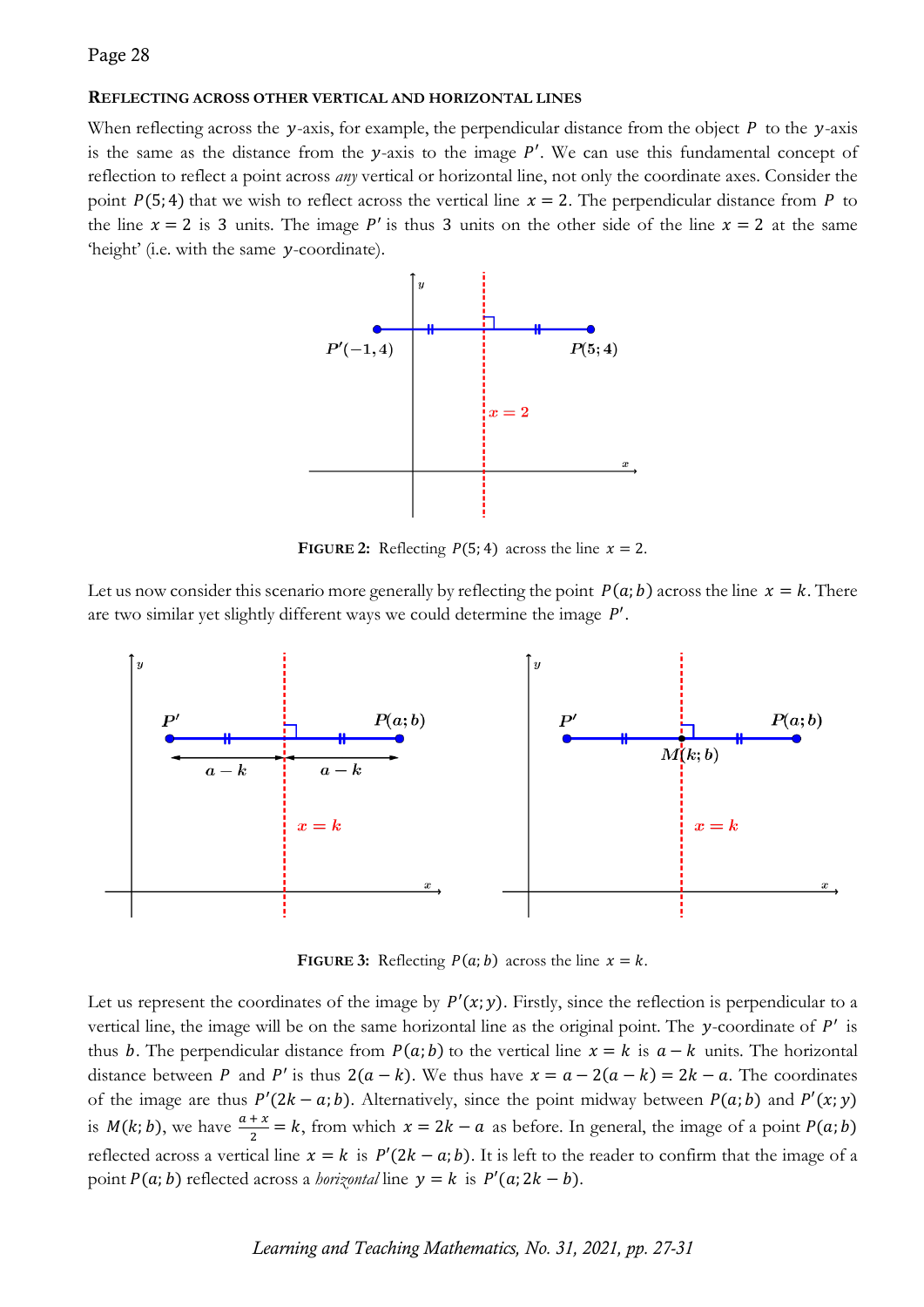#### **REFLECTING ACROSS THE LINE**  $y = x$

By considering a few simple examples, pupils are usually able to quickly establish a general rule for reflecting points across the oblique line  $y = x$ , namely that the x-coordinate of the original point becomes the ycoordinate of the image, and that the  $y$ -coordinate of the original point becomes the  $x$ -coordinate of the image. Expressed symbolically, we have the following general rule for the reflection of a point  $(a, b)$  across the line  $y = x$ :  $(a; b) \rightarrow (b; a)$ .



**FIGURE 4:** Reflecting across the line  $y = x$ .

The line  $y = x$  has a gradient of 1 and a y-intercept of zero, i.e. the line passes through the origin. What about reflecting a point across a line with a gradient of 1 which doesn't pass through the origin? Consider the point  $P(7; 1)$  that we wish to reflect across the oblique line  $y = x - 2$ . Using a Cartesian plane with a grid makes this process very simple. All we need to do is move from point  $P$  perpendicularly to the line of reflection, and then continue the same distance on the other side to get the image  $P'(3; 5)$ .



**FIGURE 5:** Reflecting  $P(7; 1)$  across the line  $y = x - 2$ .

How might one achieve this without an accurate drawing? One approach is to perform a translation that reduces the problem to a simpler configuration with which we are more familiar. If we translate the line of reflection as well as the point  $P$  vertically upwards by 2 units, then the problem is reduced to simply reflecting the point (7; 3) about the line  $y = x$ . Since this is a standard result that we already know, we have the image point (3,7). All we now need to do is reverse the original translation. Thus, moving (3; 7) vertically downwards by 2 units gives  $P'(3; 5)$ .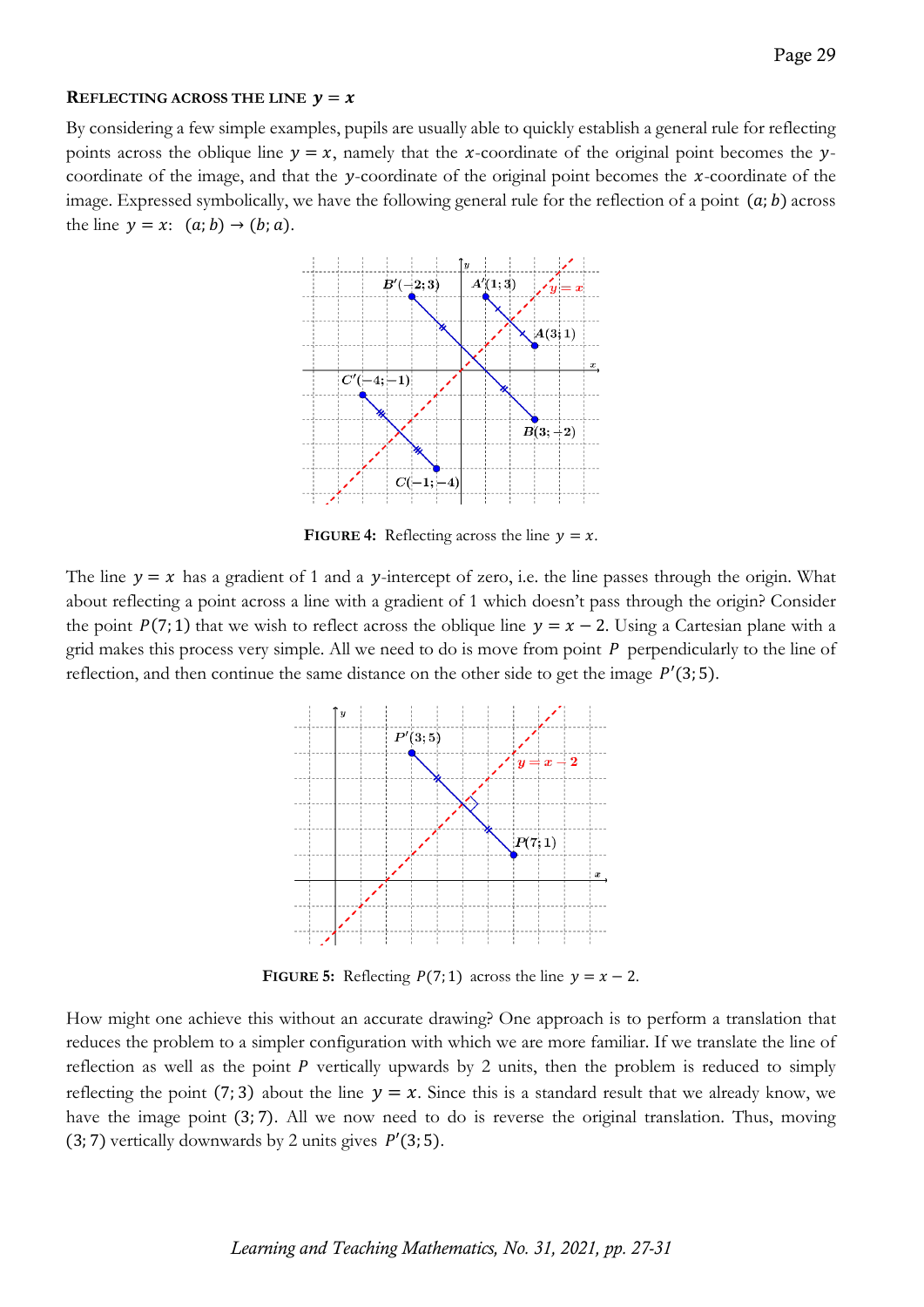### Page 30

Let us now consider this scenario more generally by reflecting the point  $P(a; b)$  across the line  $y = x + c$ . We begin by transforming the line of reflection to  $y = x$  by translating it vertically by  $-c$  units. We likewise translate point P vertically by  $-c$  units to give  $(a; b - c)$ . We then reflect this point about the line  $y = x$ to get  $(b - c; a)$ , and finally reverse the original transformation by translating the point  $c$  units vertically to get  $P'(b - c; a + c)$ .



**FIGURE 6:** Reflecting  $P(a; b)$  across the line  $y = x + c$ .

A similar approach can be used for reflecting a point across oblique lines with a gradient of −1. The general rule for the reflection of a point  $(a; b)$  across the line  $y = -x$  is  $(a; b) \rightarrow (-b; -a)$ . It is left to the reader to confirm that, more generally, the reflection of a point  $P(a; b)$  across the line  $y = -x + c$  gives the image point  $P'(c - b; c - a)$ .

#### **REFLECTING ACROSS THE LINE**  $v = mx + c$

Let us now take it one step further by considering reflections across oblique straight lines having any gradient. As a starting point let's consider a specific case, namely the reflection of the point  $P(4; 5)$  across the line  $y = 2x + 3$ .



**FIGURE 7:** Reflecting  $P(4; 5)$  across the line  $y = 2x + 3$ .

How might we go about determining the coordinates of the image  $P'$ ? Thinking through a strategy conceptually we could arrive at the following three steps:

- Determine the equation of the line perpendicular to  $y = 2x + 3$  passing through  $P(4, 5)$ .
- Determine the coordinates of  $M$ , the point of intersection of these two perpendicular lines.
- Determine the coordinates of  $P'$  such that  $M$  is the midpoint of  $PP'$ .